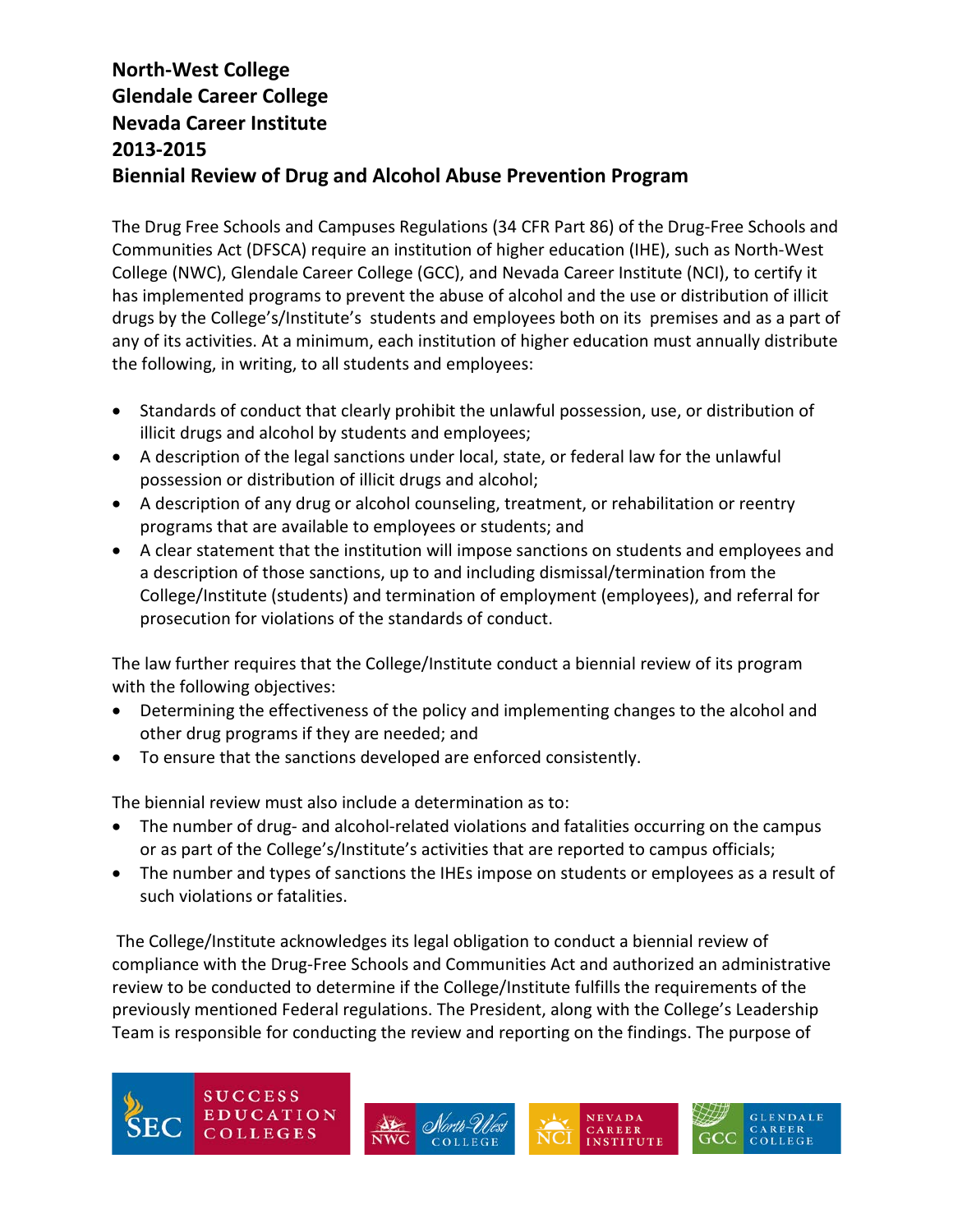this report is to comply, as best as possible, using data collected over the past two years and to give evidence of the procedures in place for subsequent biennial reports.

The following provide information for biennial reports:

- Campus Directors
- The Leadership Team
- Campus Security Guards
- Conduct Committee
- Human Resources Consultant

The intention of this document is to meet the legal requirements of conducting a biennial review and also summarize the programs and activities related to alcohol and drug prevention on the College's/Institute's campuses during the 2013-2014 and 2014-2015 academic years.

The following information was examined for the biennial review:

- Alcohol and drug policies at similar institutions
- Alcohol and drug information provided students
- Student Handbook policies related to drug and alcohol use on campus and the sanctions imposed for failure to comply
- Employee Handbook policies related to drug and alcohol use by College/Institute employees and the sanctions imposed for failure to comply
- The College's/Institute's expectations related to student behavior
- Various resources available to students and employees regarding drug and alcohol abuse
- Incident reports to the Campus Directors related to any possible infractions of the drug and alcohol policy presented to students
- Local, State, and Federal Mandates

#### **Compliance with Drug-Free Schools and Communities Act**

 $\overline{\phantom{a}}$ 

The College/Institute strives to remain in compliance with the requirements of the Drug Free Schools and Communities Act. The College/Institute has adopted and implemented programs to prevent the abuse of alcohol and use or distribution of illicit drugs by students and employees both on its premises and as a part of any of the College's/Institute's activities. The College/Institute has a written policy on alcohol and other drugs and distributes this to students during orientation, through access to the online College Catalog/Student Handbook. The Team Member Handbook also contains the Drug and Alcohol Abuse Prevention Policy. The materials are located on our website contain the following:







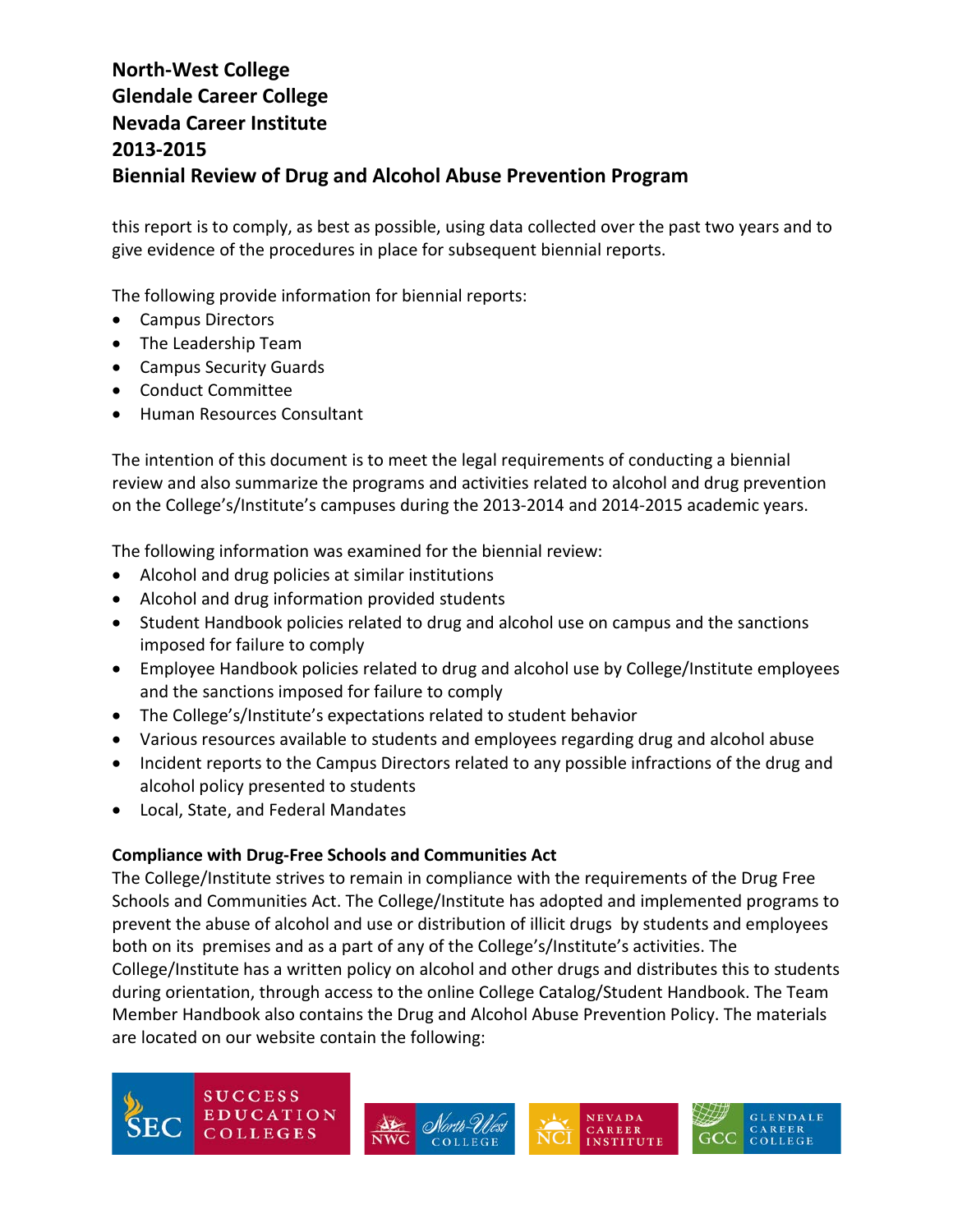- Standards of conduct that prohibit unlawful possession, use, or distribution of illicit drugs and alcohol on its property or as a part of its activities;
- A description of the health risks associated with the use of illicit drugs and abuse of alcohol;
- A description of available counseling or treatment program referrals.
- A clear statement and description of the disciplinary sanctions the institution will impose on students and employees.

The federally mandated policy about alcohol and other drugs will be discussed in more detail with students during orientation. In addition, the alcohol and drug policy will be presented to all Team Members with the distribution of the Team Member Handbook.

### **Alcohol-and Drug-Free Campus Workplace Policy**

The College/Institute is committed to providing students, faculty, staff, and visitors a safe campus and workplace. The College/Institute recognizes the health risks associated with controlled substance use and alcohol misuse and is committed to supporting students and team members who seek treatment for these conditions. The College/Institute also recognizes that controlled substance use and alcohol misuse diminish workplace and campus safety and undermine the College's/Institute's ability to fulfill its mission to prepare students in short term programs for gainful employment by furnishing a professional faculty, well-qualified administrators, and a top-notch support staff. It also may impact the College's/Institute's goal of providing facilities that are well-equipped, clean, and accented to create a vibrant, friendly, and warm environment.

Compliance with this policy is considered a condition of employment at the College/Institute and is monitored by the College's/Institute's Leadership Team. All Team Members and students have been notified of this policy by email notification, in addition to the availability of this policy in print and on our website.

#### **Incident reports for staff**:

| Year      | <b>Incidents in Workplace</b> | Outcome |
|-----------|-------------------------------|---------|
| 2013/2014 |                               | N/A     |
| 2014/2015 |                               | N/A     |







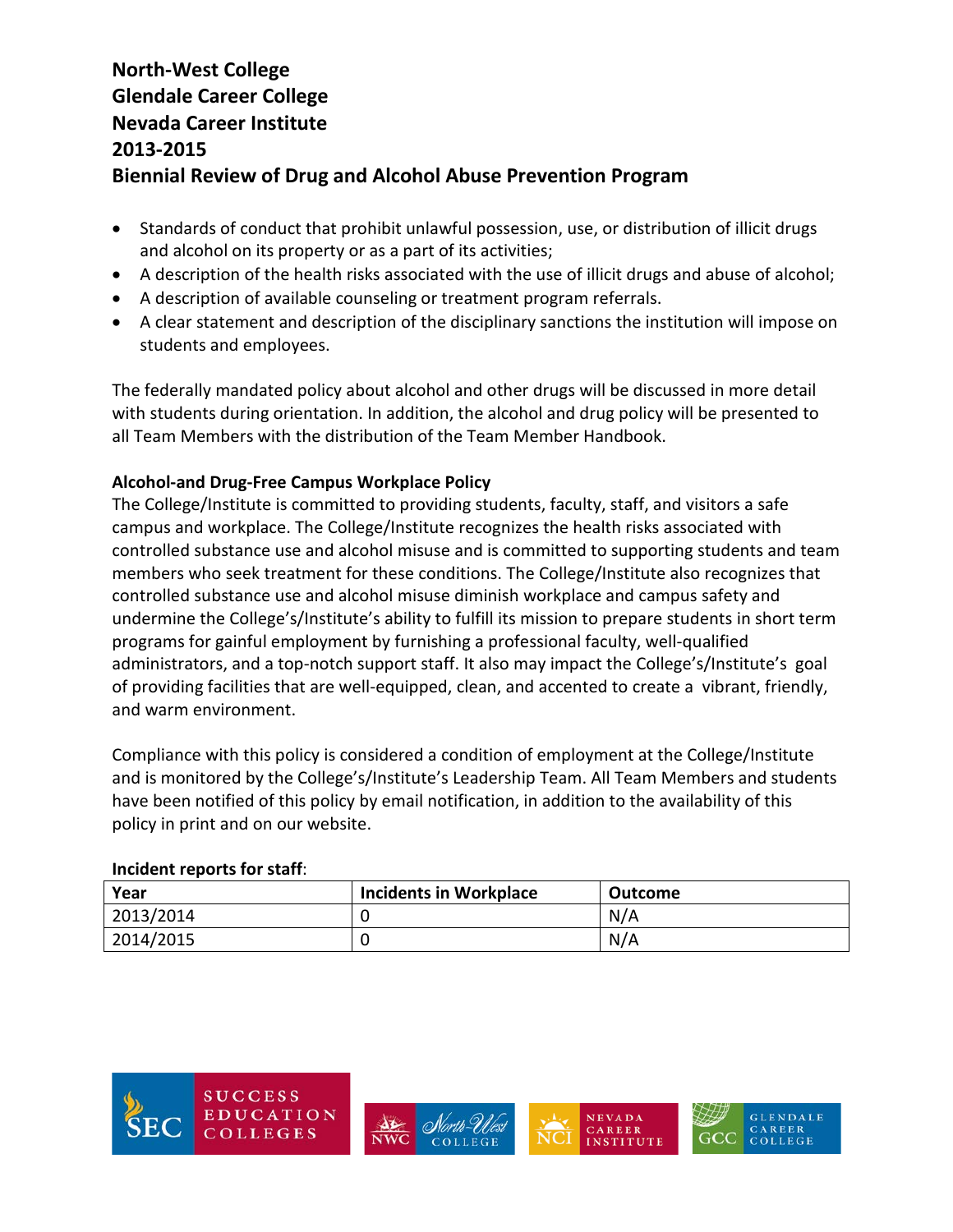#### **Student Life Summary**

All of the College/Institute students are responsible for complying with applicable (California or Nevada) laws and policies of North-West College, Glendale Career College, and/or Nevada Career Institute. These guidelines establish that:

- No person under 21 years of age may use or be in possession of alcoholic beverages.
- Alcoholic beverages may not be made available to minors.
- Misrepresentation of age for the purpose of purchasing alcoholic beverages is a violation of state law.
- Personal possession and consumption of alcoholic beverages is not permitted at social events attended by students, and on any campus property.

### **Campus Summary**

- Students are prohibited from consuming, transporting, and distributing alcohol; possessing or being in the presence of alcohol while on campus; or exhibiting disruptive behavior.
- Alcohol found by staff will be disposed of immediately. Persons found in violation of this policy will be subject to administrative or disciplinary sanctions listed in the Student Handbook/College Catalog and can include:
	- o Warning and/or conduct probation
	- o Contact with parent/guardian (pursuant to FERPA exceptions for students under 21)
	- o Referral to an alcohol education program
	- o Counseling services
	- o Suspension from the College/Institute
	- o Termination from the College/Institute
	- o Possible arrest, imprisonment, or fine according to state alcohol laws

Intoxication from, or the use, display, or possession of alcoholic beverages or any controlled substance (drug) is prohibited by the College/Institute Code of Conduct unless the student has a valid prescription for the use of the controlled substance and the student is not impaired or otherwise unable to safely participate in his/her educational program. Furthermore, intoxication from, or the use, display, or possession of alcoholic beverages or any controlled substance (drug) on any area of the College/Institute campus is prohibited. This includes the presence of empty or full alcoholic beverage containers.

#### **Enforcement**

The primary sources on campus that enforce the alcohol and drug policies are the Security Team Members. The Administrative Office works with the Campus Directors to handle







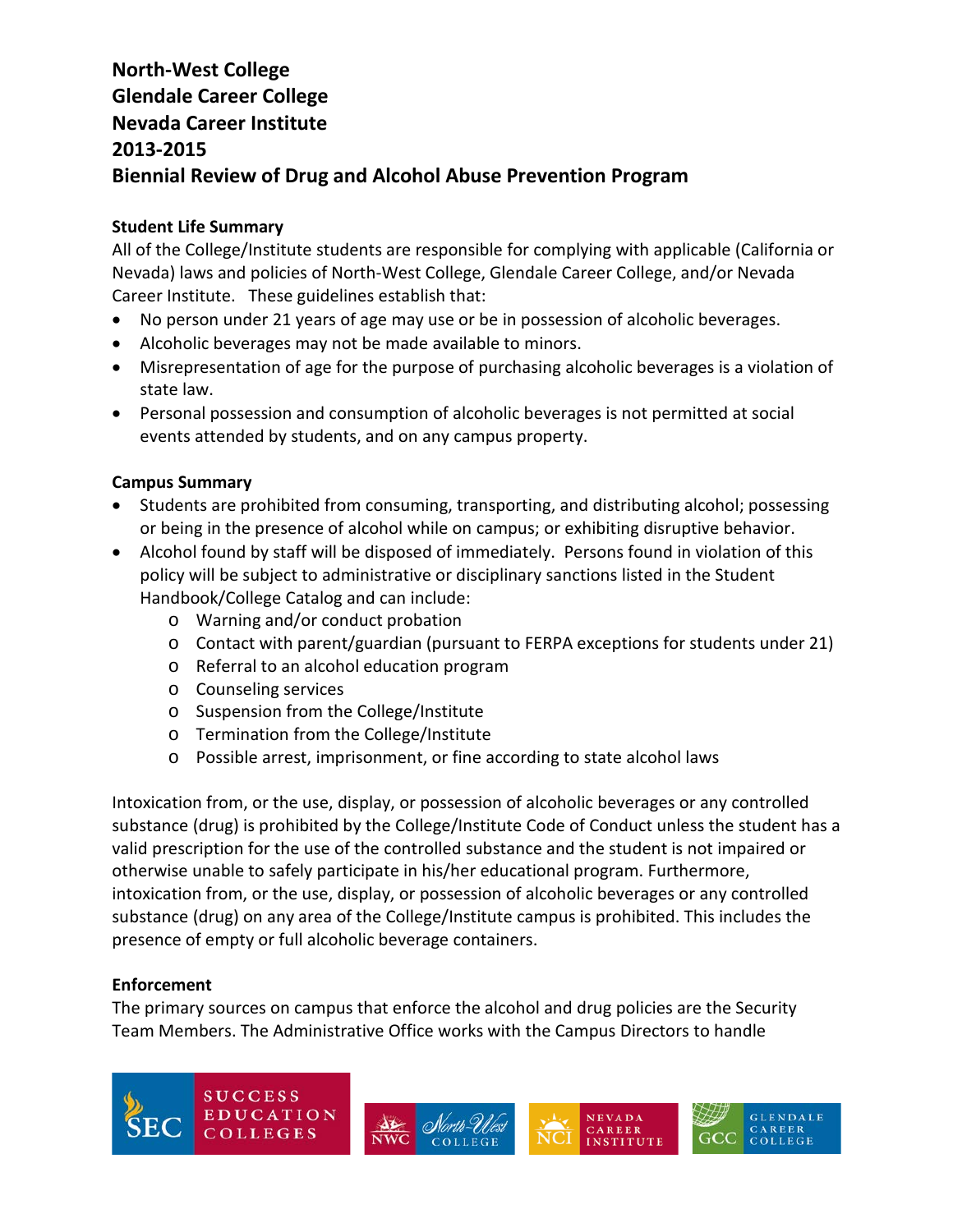interventions and/or sanctions. It is the primary responsibility of the Campus Directors to assess instances of infractions by students and to determine sanctions or involve the Administrative Office which will recommend any necessary sanctions.

For 2013/2014 and 2014/2015 award years, no referrals were made to the Disciplinary Review Committee for Drugs and/or Alcohol violations.

The College/Institute has the following first offenses that were reported by Campus Security for drug and alcohol related offenses and sanctions were accessed on each by the as appropriate by the Student Code of Conduct.

#### **Campus incident reports:**

| Year      | Number of Offenses | <b>Outcomes</b> |
|-----------|--------------------|-----------------|
| 2013/2014 |                    | N/A             |
| 2014/2015 |                    | N/A             |

#### **Intervention**

The College/Institute has several options available for students and Team Members who need to address alcohol and other drug abuse issues. The College/Institute can refer those who need assistance to local community health organizations to provide counseling for students and Team Members.

Students and Team Members s may be referred to mandatory alcohol or drug abuse counseling as a condition of conduct probation or a condition for continued enrollment/employment.

#### **Drug-Free Workplace Policy**

In compliance with the drug-free workplace requirements of Public Law 100-690 for recipients of federal contracts and grants, the following policy is in effect for the College/Institute and published in the Team Member Handbook and Catalog each year:

- 1. The unlawful possession, use, or distribution of illicit drugs and alcohol by students and Team Members on College/Institute property or in connection with any of its educational or co-curricular activities is a violation of the College/Institute policy and is strictly prohibited.
- 2. The College/Institute will impose disciplinary sanctions on students and Team Members (consistent with local, State, and Federal law), up to and including dismissal/termination





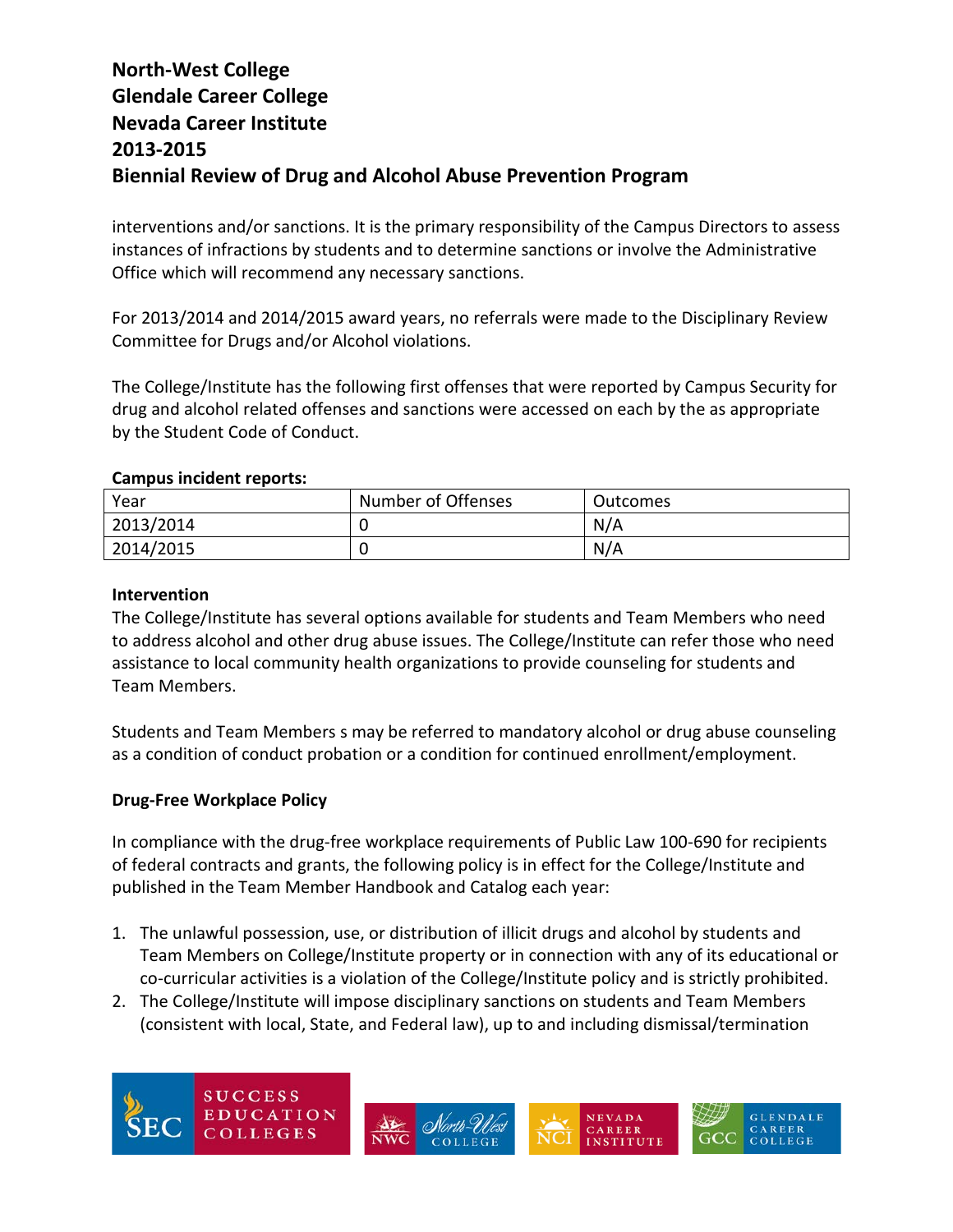(students) or termination of employment (Team Members), and referral for prosecution for violations of the College/Institute standards of conduct.

- 3. A controlled substance shall include any substance defined as a controlled substance in Section 102 of the Federal Controlled Substance Act (21 U.S. Code 802).
- 4. The College/Institute has and shall maintain a drug-free awareness program to inform Team Members concerning the following:
	- a. The dangers of drug abuse in the workplace
	- b. Maintenance of a drug -free workplace
	- c. Drug counseling and rehabilitation programs
	- d. Possible penalties for drug-abuse and rehabilitation violations.

### **Health Risks and Effects**

Alcohol and drugs are toxic substances that affect the mind, body, and spirit. Excessive drinking can cause health risks which include damage to your body organs, impaired physiological responses, mental and emotional disorders, and in very high doses, respiratory depression and death. Drug abuse is also dangerous and can lead to psychosis, convulsions, coma, and death. Continuous use of drugs can lead to organ damage, mental illness, and malnutrition. Even low doses of drugs significantly impair the judgment and coordination required to drive a car safely. Sudden cessation of alcohol intake is likely to produce withdrawal symptoms, including severe anxiety, tremors, hallucinations, and convulsions. Long-term consumption of large quantities of alcohol and drugs, particularly when combined with poor nutrition, can also lead to permanent damage to vital organs such as the brain and the liver.

### **Prevention of Abuse and Resources for Assistance**

Drug and alcohol abuse education programs are offered by local community agencies. The College/Institute provides information about such education programs upon request and posts this information on the College's/Institute's Intranet. While care must be taken to ensure that a person is not wrongly accused of drug use, it is recommended that anyone who notes signs of substance abuse in another student contact the Campus Director. If it is determined that a student or Team Member is in need of assistance to overcome a drug problem, he or she may be counseled to seek such assistance. Records of such counseling will remain confidential. Students also may voluntarily contact the Campus Director, in confidence, for referrals or information regarding available and appropriate substance abuse counseling, treatment, and rehabilitation programs.

With early assistance, it is less likely that serious consequences will result from an alcohol or other drug problem. There are resources within the community for assistance.